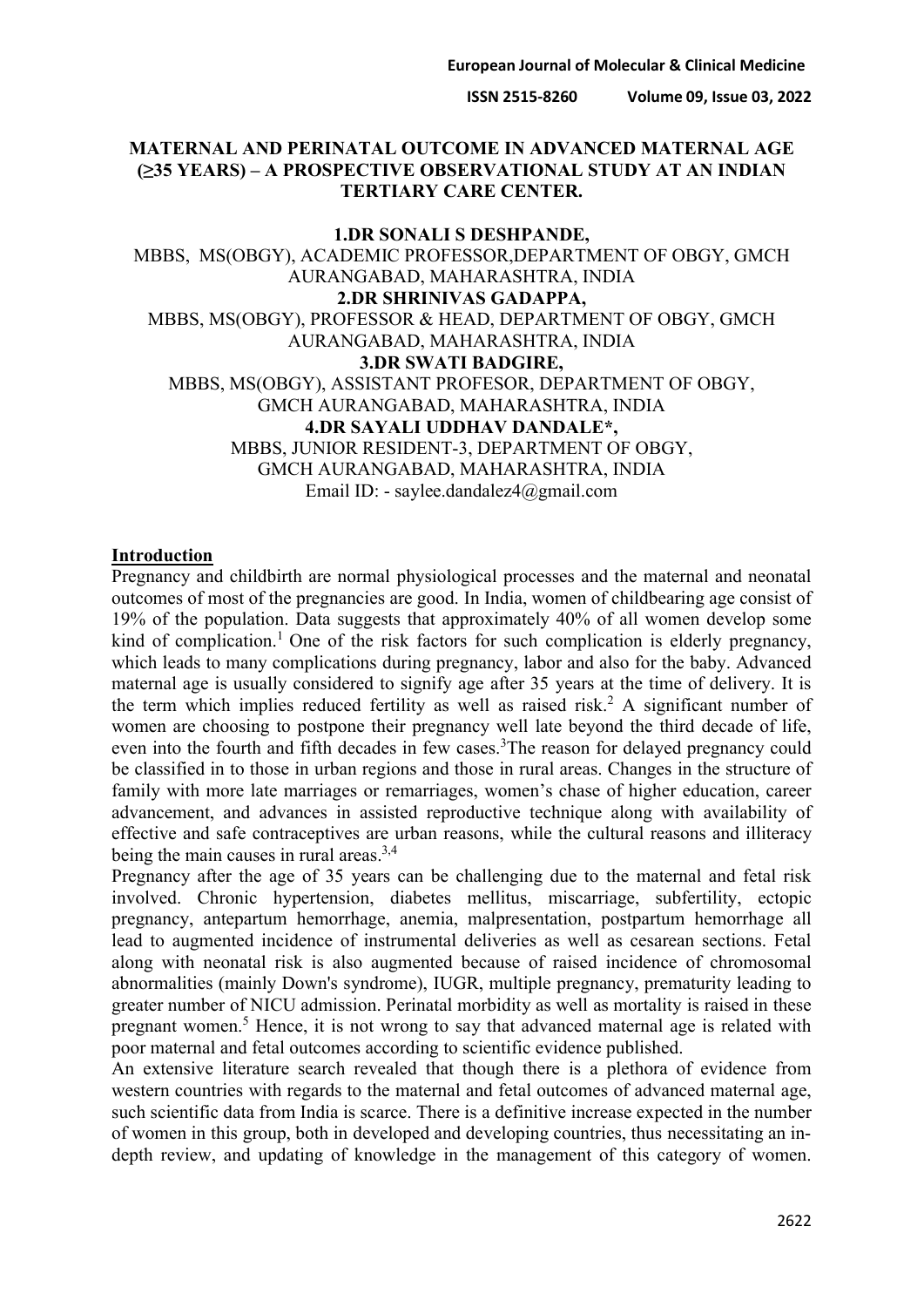Hence, this study was conducted to evaluate the maternal and perinatal outcomes of pregnancies in advanced maternal age.

# **Material and Methods**

A hospital-based, prospective, observational study was conducted in the department of Obstetrics and Gynecology at Government Medical College and Hospital, Aurangabad, Maharashtra. The study population was composed of pregnant women presenting to the hospital, age ≥35 years, and fulfilling all the inclusion and exclusion criteria of the study. The inclusion criteria included age of pregnant female greater than or equal to 35 years, either primigravida or multi gravida, single or multiple pregnancy, conceived either spontaneously or after treatment, irrespective of any comorbidity and willing to participate in the study. Pregnant females with anomalous baby, women who delivered outside the hospital and referred for further management, or those not ready to sign informed consent were excluded from the study. After obtain permission and after written informed consent, eligible women were enrolled in the study.The study period was between October 2019 to September 2021. As soon as woman was admitted to labor room of the study center, age of the woman was noted as per Aadhar Card. After enrollment ,sociodemographic parameters were noted which included age, religion, socioeconomic status, occupation of women, causes for delay in pregnancy. History and examination were noted including the findings of obstetric examination. High risk factor and co-morbidities like hypertension, diabetes was identified and documented. Routine and if required special investigations were noted. Maternal and perinatal outcome was noted.

After data collection, data entry was done in a Microsoft Excel sheet. Data analysis was done with the help of statistical software Graphpad InStat.v3.0. Data were presented in tables as well as figures, wherever needed. Descriptive statistics were used to note down the distribution of pregnant women based on age, gender, pregnant women history details, and other findings. Quantitative data, viz. the laboratory parameters, weight of newborn etc. were presented with the help of Mean and Standard deviation. P value of less than 0.05 was considered significant, wherever statistical tests were applied.

# **Results:**

# **Sociodemographic details:**

Majority of the enrolled pregnant women were of age 35 years (45.33%), followed by 36 years (28%) and 38 years (8%) (Figure 1). Most of the enrolled women were from rural area (54.76%).Majority(36%) of women in the study belonged to upper lower social economic status, followed by lower class (34%), lower middle class (26.67%),upper middle (2%), and 2 pregnant women (1.33%) were from upper class.Around 87 of the expectant mothers were unbooked at hospital (58%) while remaining 63 were booked (42%). Around 52% elderly pregnant women had parity between P2-P4, 24% females were P1, 19.33% enrolled females were >P5, while 4.67% females were P0.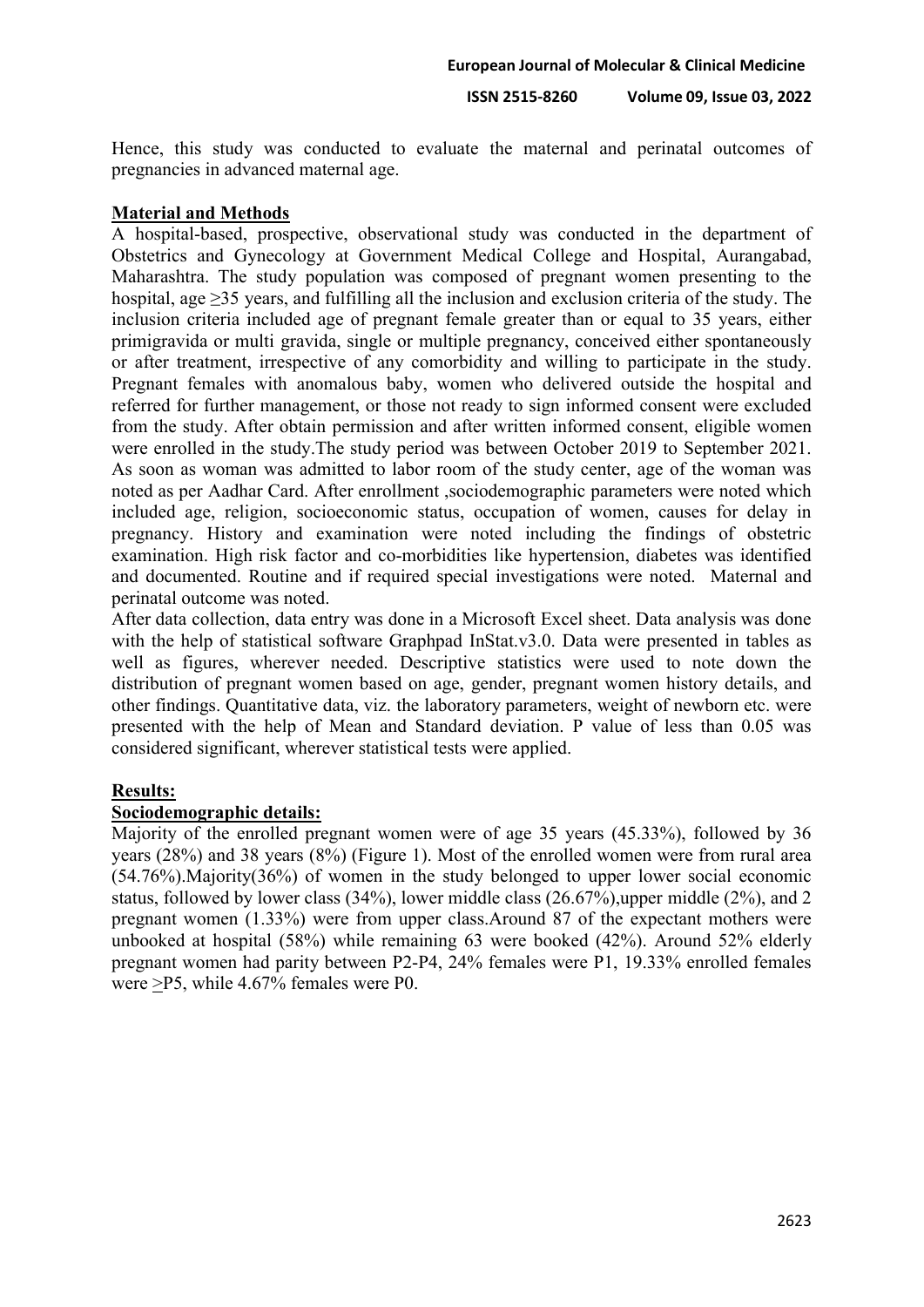

# **Reasons for delayed pregnancy**

The commonest reason for delayed pregnancy in the study was desire for male child (35.33%), followed by lack of knowledge about contraception (26%), and spacing (14%). (Figure 2)



# **Risk factors associated with pregnancy in study participants**

Out of the 150 enrolled pregnant women, 20 pregnant women (13.33%) had anemia, 12 pregnant women (8%) had previous history of LSCS, 8 pregnant women had gestational diabetes mellitus (DM), 6 pregnant women had hypothyroidism, while 3 pregnant women had previous history of two LSCS and remaining complications. (Table 1)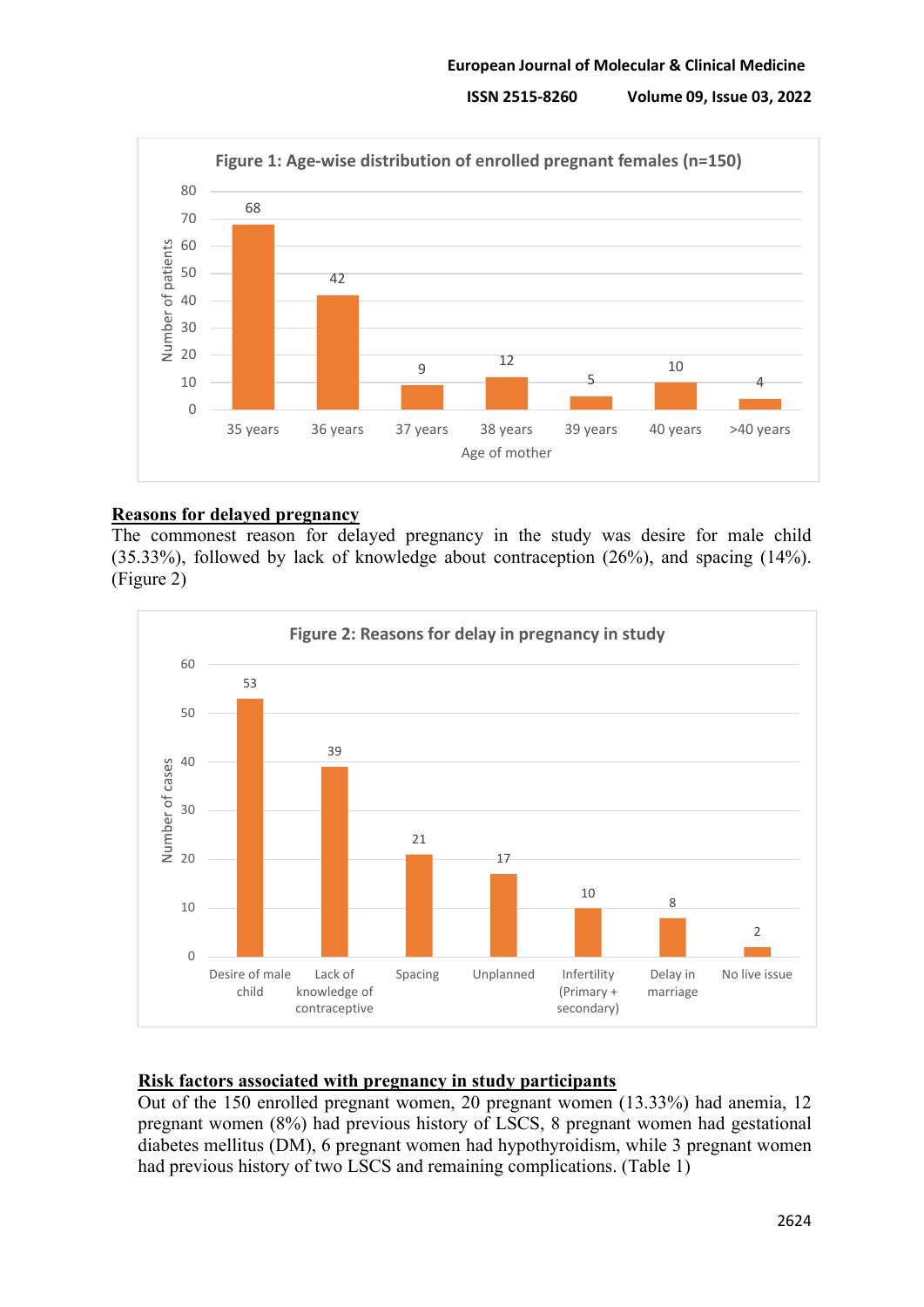| Table 1: Risk factors associated with pregnancy in enrolled pregnant<br>women $(n=65)$ |                    |            |  |  |  |
|----------------------------------------------------------------------------------------|--------------------|------------|--|--|--|
| Comorbidities/LSCS History                                                             | Number of patients | Percentage |  |  |  |
| Anemia (moderate + severe)                                                             | 20                 | 13.33%     |  |  |  |
| Previous 1 LSCS                                                                        | 12                 | $8.0\%$    |  |  |  |
| <b>Gestational DM</b>                                                                  | 8                  | 5.33%      |  |  |  |
| Hypothyroidism                                                                         | 6                  | 4.00%      |  |  |  |
| Previous 2 LSCS                                                                        | 3                  | 2.00%      |  |  |  |
| <b>Gestational HTN</b>                                                                 | 3                  | 2.00%      |  |  |  |
| Severe Preeclampsia                                                                    | 6                  | 4.00%      |  |  |  |
| UTI                                                                                    | $\overline{2}$     | 1.33%      |  |  |  |
| COVID-19                                                                               |                    | 0.67%      |  |  |  |
| Eclampsia                                                                              |                    | 0.67%      |  |  |  |
| Multiple gestation                                                                     | $\mathcal{D}$      | 1.33%      |  |  |  |
| Large posterior wall fibroid                                                           |                    | 0.67%      |  |  |  |

\*One pregnant woman had more than one associated risk factors.

#### **Gestational age at time of delivery**

Majority (70%) of the enrolled pregnant women had gestational age between 37.1 weeks to 40 weeks. 25 pregnant women (16.67%) had gestational age between 32.1-37 weeks. 12 women (8%) had gestational age between 28-32 weeks, while 8 women (5.33%) had a gestational age of above 40 weeks.

# **Mode of conception**

Around 140 of the enrolled pregnant women (93.33%) conceived spontaneously while 7 pregnant women (4.67%) underwent ovulation induction and 3 pregnant women (2%) had history of ART.

# **Mode of delivery**

Majority of the deliveries in the study (75.63%) were vaginal. Around 18% of the deliveries in the study were noted to be LSCS. (Table 4) Of the total pregnant women who had LSCS, 20 pregnant women underwent emergency LSCS while 7 pregnant women had elective LSCS.The commonest indication for LSCS was previous history of LSCS (37%), followed by maternal request (11.11%). (Table 2)

| Table 2: Mode of delivery and LSCS indications in study (n=150) |               |           |            |  |  |
|-----------------------------------------------------------------|---------------|-----------|------------|--|--|
|                                                                 |               | Frequency | Percentage |  |  |
| Mode of delivery                                                |               |           |            |  |  |
| Vaginal                                                         | <b>FTND</b>   | 90        | 75.63      |  |  |
| $(n=119)$                                                       | PTVgD         | 29        | 24.36      |  |  |
| Operative vaginal delivery                                      |               | 04        | 2.67       |  |  |
| <b>LSCS</b>                                                     | <b>PTLSCS</b> | 8         | 29.63      |  |  |
| $(n=27)$                                                        | <b>FTLSCS</b> | 19        | 70.37      |  |  |
| LSCS Indications $(n=27)$                                       |               |           |            |  |  |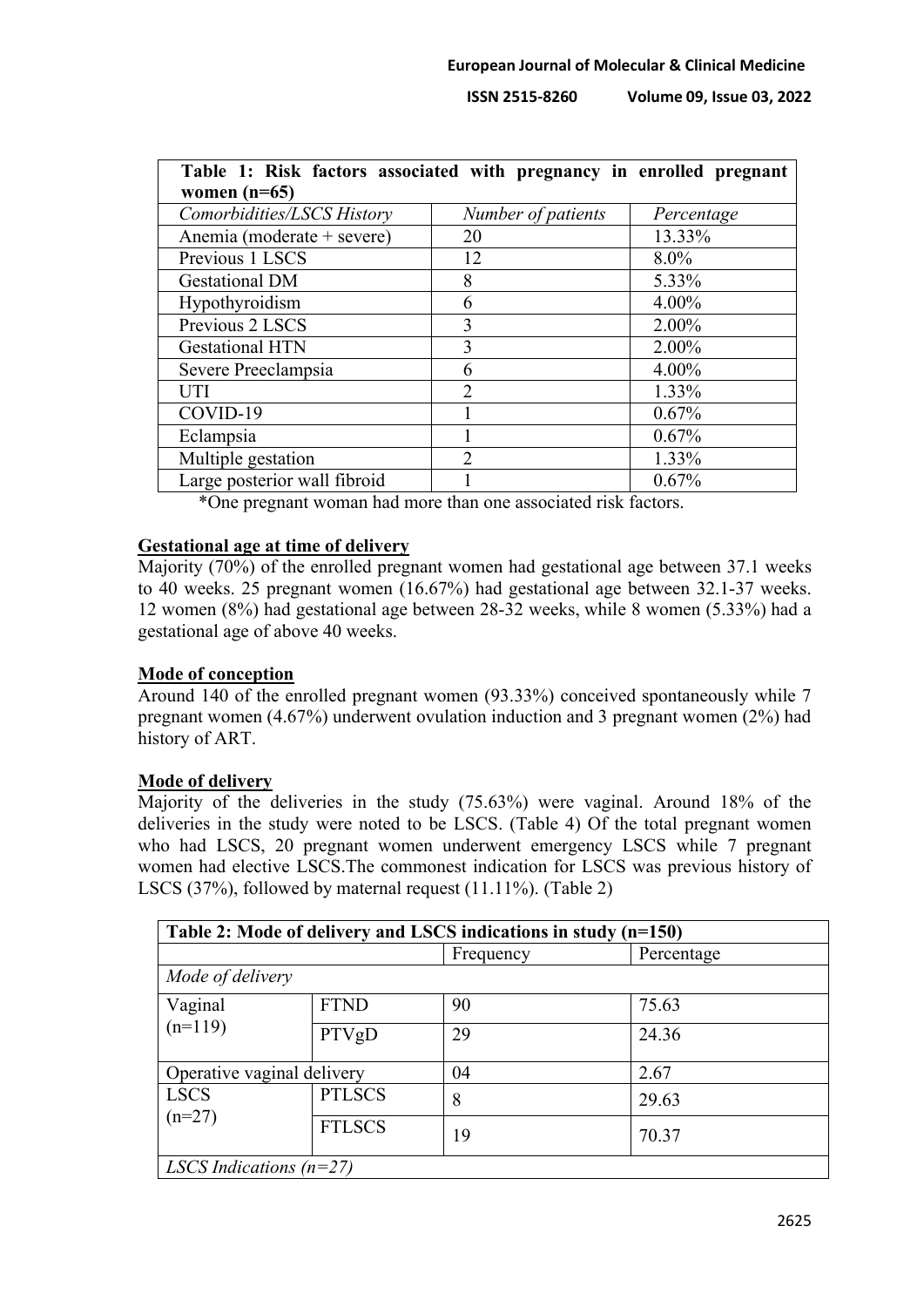| <b>Fetal Distress</b>                                          |                | 3.70%  |
|----------------------------------------------------------------|----------------|--------|
| <b>Twin Gestation</b>                                          | 1              | 3.70%  |
| (First by non-cephalic presentation)                           |                |        |
| Placenta Previa                                                | $\overline{2}$ | 7.40%  |
| <b>Failure to Progress</b>                                     | $\overline{2}$ | 7.40%  |
| Deep Transverse Arrest                                         |                | 3.70%  |
| <b>Maternal Request</b>                                        | 3              | 11.11% |
| Previous LSCS                                                  | 10             | 37.03% |
| Severe Oligohydromnios                                         | $\mathbf{I}$   | 3.70%  |
| Severe Preeclampsia with Early<br>DIC with Unfavourable Cervix | $\mathbf{1}$   | 3.70%  |
| Abruptio Placentae                                             | $\overline{2}$ | 7.40%  |
| with<br>Antepartum Eclampsia                                   | 1              | 3.70%  |
| Unfavourable Cervix                                            |                |        |
| CPD in Labor                                                   | 1              | 3.70%  |
| <b>Cord Presentation</b>                                       |                | 3.70%  |

# **Antepartum complications of pregnancy**

Of the total 150 enrolled pregnant women, 29 pregnant women had preterm labor. 10 of the pregnant women had gestational hypertension, 20 had anemia, 8 pregnant women had prolonged pregnancy and gestational DM each.(Table 3).

| Table 3: Antepartum complications noted in study( $n=150$ ) |                           |            |  |  |  |
|-------------------------------------------------------------|---------------------------|------------|--|--|--|
| <b>Antepartum complication</b>                              | <b>Number of patients</b> | Percentage |  |  |  |
|                                                             | $(n=90)$                  |            |  |  |  |
| Hypertensive Disorder of Pregnancy                          | 10                        | 6.67%      |  |  |  |
| <b>Includes</b>                                             |                           |            |  |  |  |
| <b>Gestational Hypertension</b>                             |                           |            |  |  |  |
| Severe Preeclampsia                                         |                           |            |  |  |  |
| Eclampsia                                                   |                           |            |  |  |  |
| Anemia (moderate+severe)                                    | 20                        | 13.33%     |  |  |  |
| Intra Uterine Growth Restriction                            | $\overline{2}$            | 1.33%      |  |  |  |
| <b>Prolonged Pregnancy</b>                                  | 8                         | 5.33%      |  |  |  |
| Polyhydraminos                                              | $\overline{4}$            | 2.67%      |  |  |  |
| Oligohydrominos                                             | 3                         | $2\%$      |  |  |  |
| Placenta Previa                                             | $\overline{2}$            | 1.33%      |  |  |  |
| Placenta accreta spectrum                                   |                           | 0.67%      |  |  |  |
| Abruptio Placentae                                          | 3                         | $2\%$      |  |  |  |
| <b>Gestational Diabetes Mellitus</b>                        | 8                         | 5.33%      |  |  |  |
| Preterm Labour                                              | 29                        | 19.33%     |  |  |  |

\*Enrolled pregnant women had multiple complications as well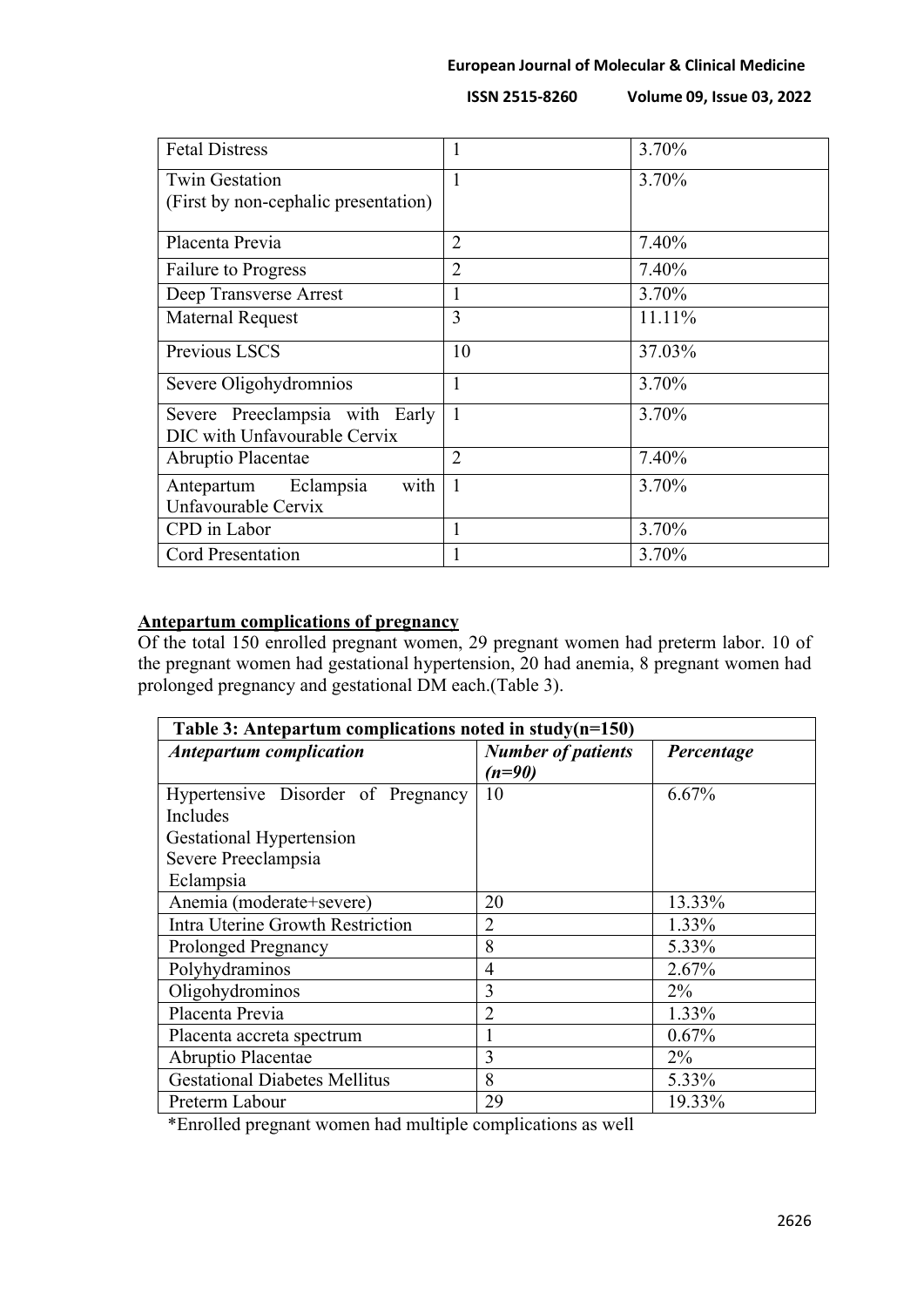# **Intrapartum complications**

Commonest noted intrapartum complication was premature rupture of membranes, noted in 25 pregnant women (16.67%). 4 pregnant women suffered from malpresentation (n=4, 2.67%), followed by failure to progress in 2 pregnant women.(Table 4).

| Table 4: Intrapartum complications noted in study( $n=150$ ) |                           |            |  |  |  |
|--------------------------------------------------------------|---------------------------|------------|--|--|--|
| <b>Intrapartum complication</b>                              | <b>Number of patients</b> | Percentage |  |  |  |
|                                                              |                           |            |  |  |  |
| <b>Fetal Distress</b>                                        |                           | 0.67%      |  |  |  |
| Failure To Progress                                          | $\overline{2}$            | 1.33%      |  |  |  |
| Deep Transverse Arrest                                       |                           | $0.67\%$   |  |  |  |
| Premature<br>Rupture                                         | of $\vert$ 25             | 16.67%     |  |  |  |
| <b>Membranes</b>                                             |                           |            |  |  |  |
| Cord Prolapse                                                |                           | 0.67%      |  |  |  |
| Cephalopelvic Disproportion                                  |                           | 0.67%      |  |  |  |
| Malpresentation                                              | 4                         | 2.67%      |  |  |  |

#### **Postpartum complications**

19 pregnant women (68.42%) were found to suffer from postpartum hemorrhage and 2 surgical site wound infection (1.33%). Out of these, 14 pregnant women with postpartum hemorrhage were managed medically, 3 required cervico-vaginal exploration, 1 underwent uterine repair and one landed in obstetric hysterectomy.

# **Maternal outcomes of pregnancy**

Out of the enrolled pregnant women, 98% were discharged from hospital after delivery. 3 pregnant womendied (2%). The cause of death was pre-eclampsia in 2 cases and septic shock in the remaining case.

# **Neonatal characteristics**

#### a. *Birth weight*:

Majority of neonates had birth weight > 2.5 kilograms (n=80, 53.33%), while 35 neonates had birth weight of between 2-2.5 kilograms (23.34%). Around 18 neonates (12%) had birthweight of 1.5-2 kilograms, while 17 neonates (11.33%) had birthweight of less than 1.5 kilograms.

# b. *APGAR score*:

Around 86.47% of the born neonates to enrolled pregnant women in study were having APGAR score between 7-10, while 13.53% neonates had APGAR below 7, at 5 minutes.

#### c. *Neonatal outcomes*:

Of total 150 neonates born, 133 of the neonates were live. 17 neonates were still births, with 7 cases of IUD (FSB) and 10 cases of IUD (MSB) respectively. Of 133 live neonates, 35 neonates (26.13%) required NICU admission. The most common cause of NICU admission was low birth weight noted in 24 neonates, followed by 3 cases of perinatal asphyxia and meconium aspiration syndrome each. One case each of hyperbilirubinemia, macrosomia, and gross congenital anomaly were admitted in NICU.(Table 5). The 3 early neonates died within 7 days of birth and the cause of death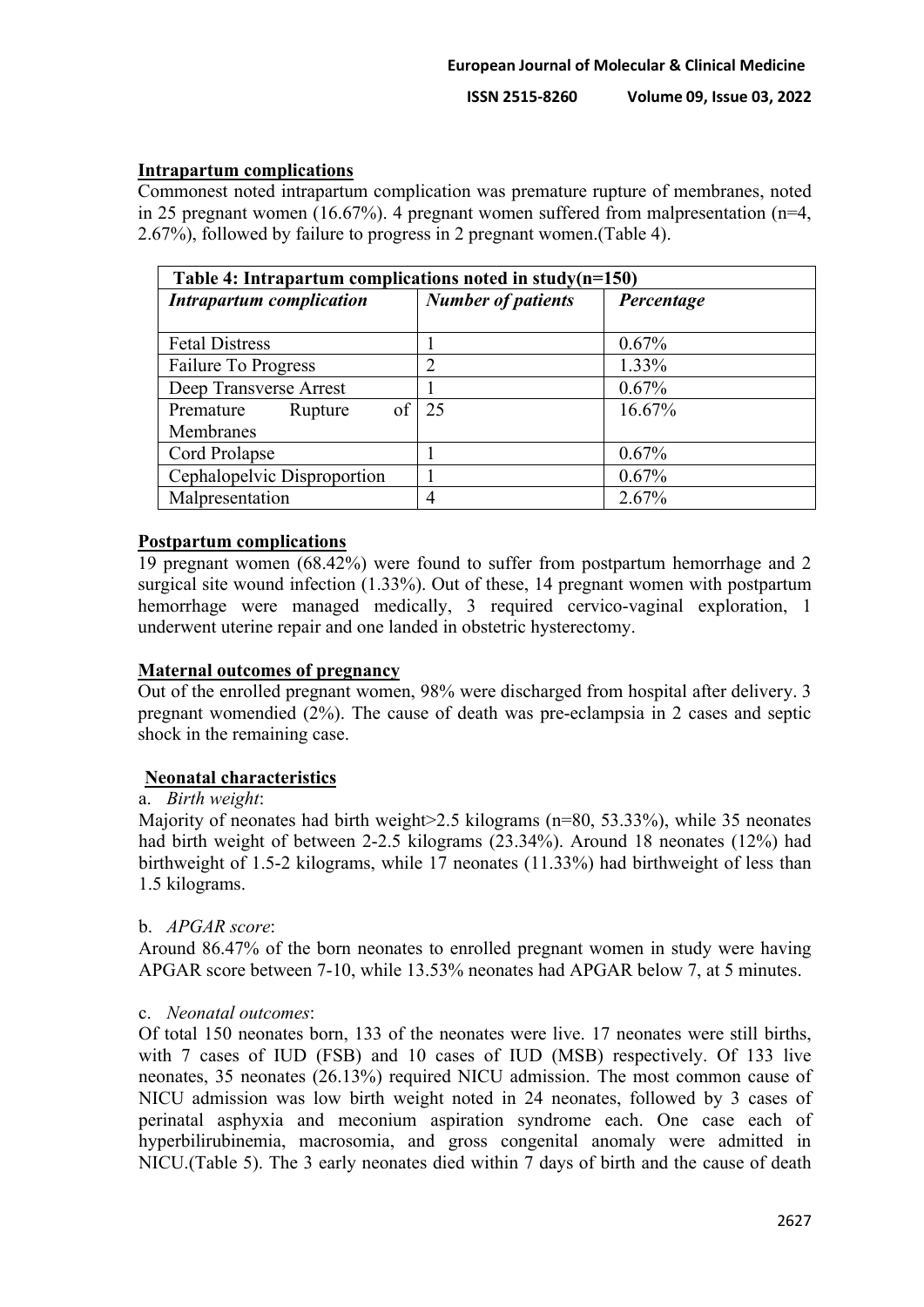|                      | was ARDS due to prematurity(1 case), sepsis (1 case) hypoxic ischemic encephalopathy |  |  |  |  |
|----------------------|--------------------------------------------------------------------------------------|--|--|--|--|
| $(1 \text{ case})$ . |                                                                                      |  |  |  |  |

| Table 5: Causes for NICU admissions* (n=41) |                  |  |  |
|---------------------------------------------|------------------|--|--|
| <b>CAUSES</b>                               | <b>FREQUENCY</b> |  |  |
| Low Birth Weight                            | 24               |  |  |
| Perinatal Asphyxia                          | 3                |  |  |
| Meconium Aspiration Syndrome                | 3                |  |  |
| Hyperbilirubinemia                          |                  |  |  |
| Macrosomia                                  |                  |  |  |
| Neonates born to GDM                        | 8                |  |  |
| <b>Gross Congenital Anomaly</b>             |                  |  |  |
| TOTAL.                                      | 41               |  |  |

\*Some of the 35 neonates had more than 1 complication causing NICU admission.

# **Discussion**

Scientific literature and clinical experience amongst obstetricians have shown that advanced maternal age is challenging and is associated with poor maternal and fetal outcomes. As very few studies have been conducted on this topic in India, the obstetric and preconceptional monitoring of these patients is not yet standardized. Hence this study would provide us with important evidence to see the maternal as well as fetal outcome in this subset of cases in India.

In the present study, median age was found to be 36 years (range: 35-44 years). Majority of the enrolled pregnant women were of age 35 years (45.33%), followed by 36 years (28%) and 38 years (8%).Majority of the enrolled pregnant women in the study were from rural area (54.67%), and most belonged to lower social economic status (56. 67%).This was an expected finding as the government hospitals cater more to the rural areas, where most of the families are of lower to middle socioeconomic status. In the similar study by Rajput et al., 89.93% females were between 35-39 years' age<sup>5</sup>and rest of sociodemographic parameters were comparable to other studies.<sup>6,7</sup>

Around 52% elderly pregnant women had parity between P2-P4. Overall, 28.67% cases in our study were primiparous while 71.33% were multiparous. In the study by Chan et al., 24.9% cases in our study were primiparous while  $75.1\%$  were multiparous.<sup>8,9</sup>

The commonest reason for delayed pregnancy in the study was desire for male child (35.33%), followed by lack of knowledge about contraception (26%), and spacing (14%). In the study by Rajput et al., commonest known reasons for advanced maternal age were preference for male child (23.95%), unawareness (21.52%), and infertility (6.59%).<sup>5</sup>

Majority of the enrolled pregnant women (93.33%) conceived spontaneously while 7 pregnant women (4.67%) underwent ovulation induction and 3 pregnant women (2%) had history of ART. In the study by Pawde et al., 12% of the enrolled females with advanced maternal age had assisted conception.<sup>11</sup>

Out of total 150 enrolled pregnant women, 20 cases (13.33%) had anemia,hypertensive disorder of pregnancy, 8 cases had gestational diabetes mellitus (DM), 6 cases had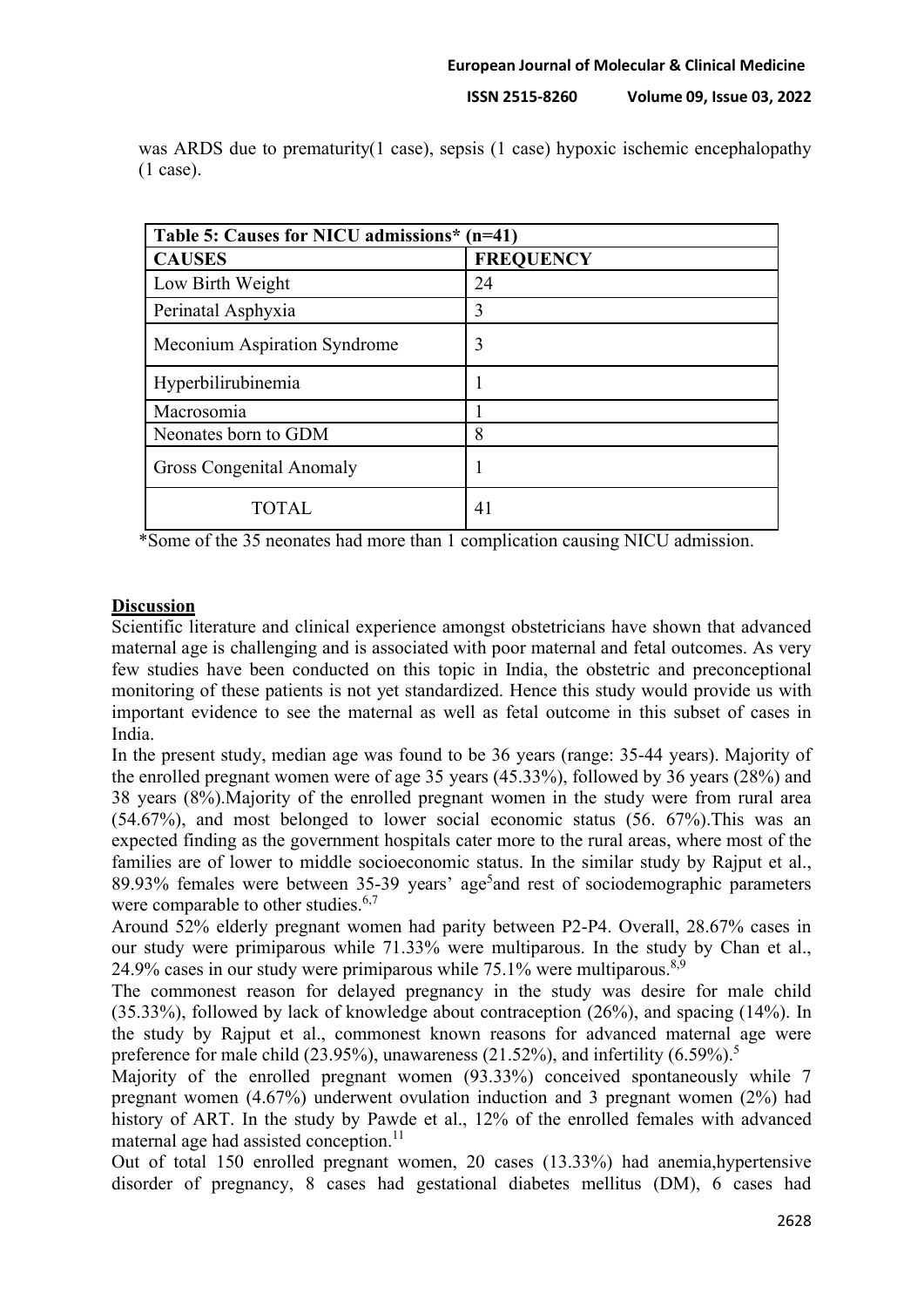hypothyroidism. In the study by Dixit et al., thyroid disorder was noted in 10% females, HTN was noted in 3.3% females while DM was noted in  $6.67\%$  females.<sup>12</sup>

Majority of the enrolled cases (70%) were at term, 24.67% were preterm, while 5.33% cases were post term (>40weeks). In the study by Thatal et al., 3% of females had <37 weeks' gestational age, 37-40 weeks was noted in  $93.4\%$ ,  $>40$  weeks was noted in 3.6%.<sup>7</sup> In the study by Anozie et al., 20.51% of females had <37 weeks' gestational age, 37-40 weeks was noted in 71.79%, >40 weeks was noted in  $7.6\%$ .<sup>6</sup>

Majority of the deliveries in the study (79.33%) were vaginal and LSCS (18%, 70% of these being emergency). The commonest indication for LSCS was previous history of LSCS (37%), followed by cesarean section on maternal request (11.11%).In the study by Thatal et al., 32.5% females had vaginal delivery while 67.5% females underwent LSCS. Most common reason for LSCS in that study were CPD (62.5%) followed by oligohydramnios  $(8.9\%)$  and breech presentation  $(7.1\%)$ . Cesarean section rate in our study was found to be much lower compared to other studies; this may be due to practices like various birthing positions, birth companion and avoiding unindicated cesarean sections in our institute.

In the present study, 27 cases had preterm labour. 10 of the pregnant women had gestational hypertension, 20 had anemia, 8 cases had prolonged pregnancy and gestational DM cases each.4 cases also suffered from polyhydramnios, 3 cases had oligohydramnios, while another 3 females suffered from abruption placenta. Commonest noted intrapartum complication was premature rupture of membranes, noted in 24 cases (16%).In postpartum period, 32 cases (21.33%) suffered from postpartum hemorrhage while other common complications were vaginal lacerations and tear (18%).3 (2%) pregnant women died in the study.

In present study, majority of neonates had >2.5 kilograms of birthweight (53.33%), while 17 neonates had birthweight of <1.5kg.86.47% of the born neonates to enrolled females in study were having APGAR score between 7-10 indicating positive fetal outcome. 17 cases of still births were noted, along with 7 cases of IUD (FSB) and 10 cases of IUD (MSB) respectively. 35 cases were of NICU admissions.The most common cause of NICU admission was low birth weight noted in 24 neonates, followed by 3 cases of perinatal asphyxia and meconium aspiration syndrome each.The possible reason for disparity in the weight of neonates is noted as there is lack of awareness for proper antenatal care amongst pregnant women with advanced maternal age.

The study had a few limitations. The sample size was limited, and it was a single arm study where-in comparison with a control group was not done. Future studies with a larger sample size, multi-center study design and comparative study with non-elderly group can help validate our study findings in a better way.

# **Conclusion**

Women with advanced maternal age are at great risk of antepartum, intrapartum, and postpartum complications and should be provided close supervision for better pregnancy outcome. The fetal outcomes can be jeopardized by higher rates of low birth weight, lower APGAR score at 5 minutes and other complications like sepsis, pneumonia, and asphyxia in neonates of mother with advanced maternal age. Such neonatal complications may necessitate NICU admissions for some babies. However, with adequate care and timely referrals to tertiary care centers, the maternal and perinatal outcomes can be promising despite more chances of complications.

# **References**

1. Gulani KK. Community health nursing, Principles and Practices. Kumar Publishing House New Delhi;2005:351.